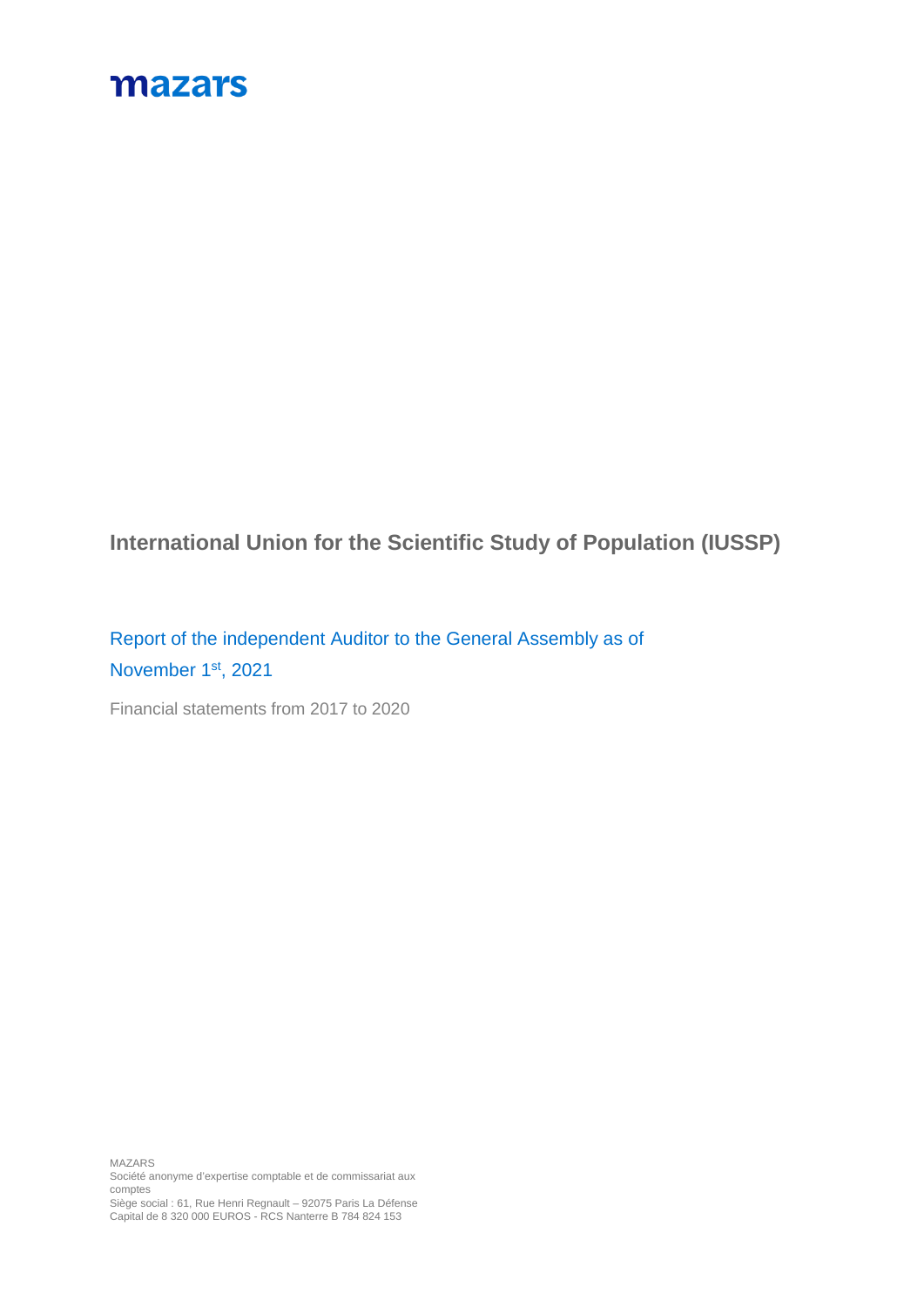**International Union for the Scientific Study of Population (IUSSP)** Head Office : 3-5 rue Nicolas – 75 980 Paris Cedex 20 France

## Report of the independent Auditor to the General Assembly as of November 1st, 2021

We have proceeded to the audit of the Union for the Scientific Study of the Population's financial statements from 2017 to 2020.

In this brochure, we attach a summary for each year, the Assets, Liabilities and Equity of your non-for-profit organization in France.

Our examination have been made for each year in accordance with the French auditing standards and have included all procedures we deemed necessary to carry out the confirmation of the financial position if the Union at 31 December 2017, 2018, 2019 and 2020 and the results of this operation for the years then ended.

*Done in Paris La Défense, October 18, 2021*

The statutory Auditor

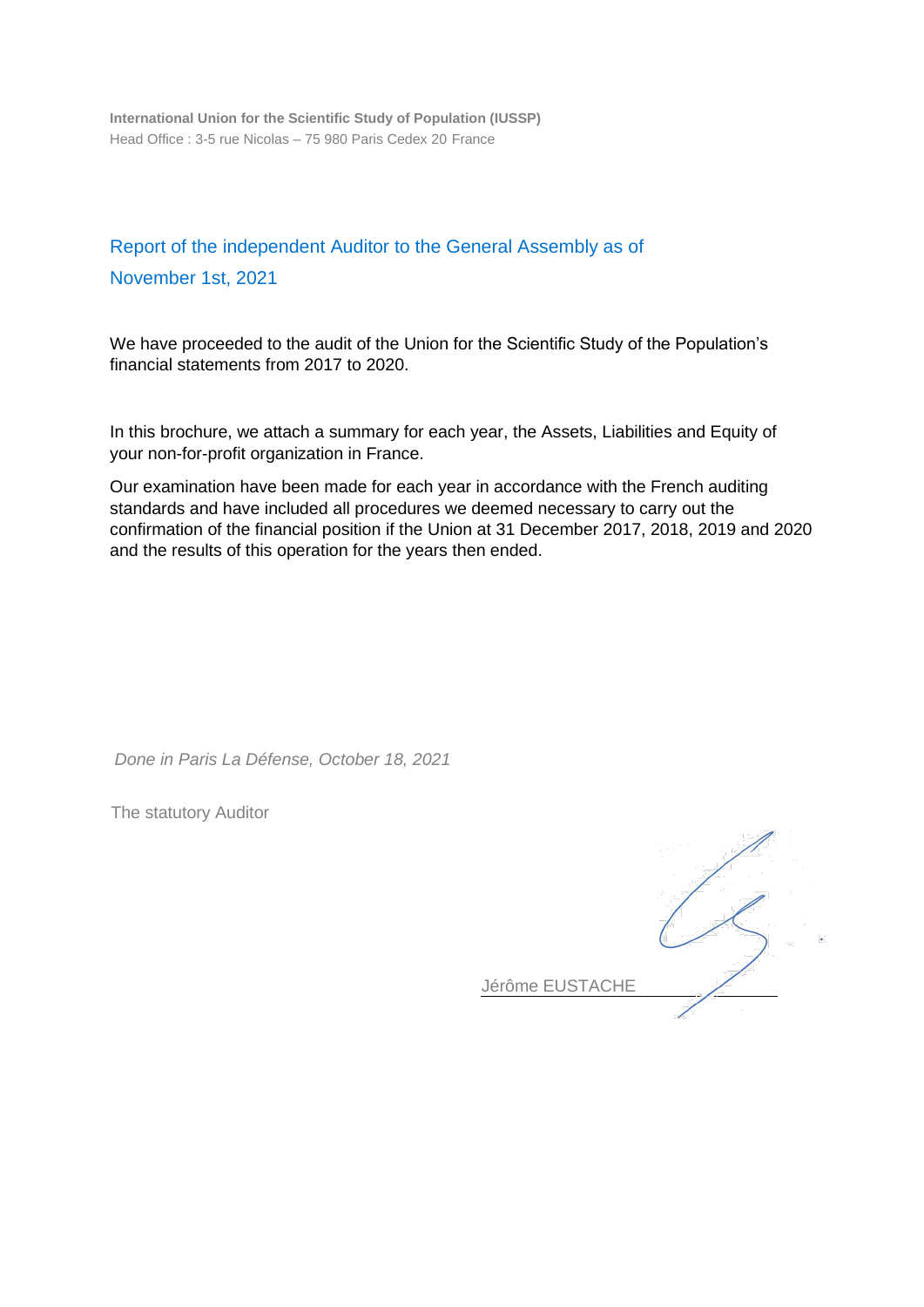## *IUSSP / UIESP* STATEMENT OF FINANCIAL POSITION FOR THE YEARS 2017,2018,2019 and 2020 *BILAN DES ANNEES 2017,2018,2019 et 2020* (EURO)

|                                         | 2017        | 2018      | 2019        | 2020      |                                                      |
|-----------------------------------------|-------------|-----------|-------------|-----------|------------------------------------------------------|
| <b>TOTAL ASSETS</b>                     |             |           |             |           | <b>BILAN ACTIF</b>                                   |
| Cash and cash equivalents               | 1 566 421   | 2 077 251 | 1 926 439   | 2 277 650 | Disponibilités                                       |
| Accounts receivable                     | 13 590      | 8 1 5 4   | 45 873      | 15 506    | Autres créances                                      |
| Other receivable                        | 15 4 8 3    | 39        | 0           | 35        | Créances usagers et comptes rattachés                |
| Prepaid expenses                        | 4 2 9 3     | 18 179    | 8 9 6 3     | 173 253   | Charges constatées d'avance                          |
| Stocks and shares                       | 521 559     | 406 672   | 475 842     | 508 917   | Valeurs mobilières de placement                      |
| Property and equipment                  | 1 7 1 0     | 6 1 3 0   | 3 9 4 6     | 1769      | Immobilisations                                      |
| Other securities holding                | $\mathbf 0$ | $\Omega$  | $\mathbf 0$ | $\Omega$  | Autres titres immobilisés                            |
| Other financial fixed assets            | 593 817     | 603 163   | 603 163     | 614 862   | Autres immobilisations financières                   |
| Unrealized loss on exchange adjustement |             |           |             |           | Ecarts de conversion actif                           |
| <b>Total assets</b>                     | 2 716 874   | 3 119 588 | 3 064 227   | 3 591 991 | Total du bilan actif                                 |
| <b>LIABILITIES</b>                      |             |           |             |           | <b>BILAN PASSIF</b>                                  |
| Bank debts                              | 1516        | 0         | 0           | 0         | Emprunts et dettes auprès d'établissements de crédit |
| Accounts payable                        | 121 335     | 80 921    | 39 9 24     | 62 786    | Dettes fournisseurs et comptes rattachées            |
| Taxes and social security liabilities   | 88 690      | 85 935    | 115 555     | 270 014   | Dettes fiscales et sociales                          |
| Other liabilities                       | 5 0 1 6     | 3 2 5 5   | 4 2 5 9     | 2896      | Autres dettes                                        |
| Loans and liabilities                   | 0           | 0         | $\mathbf 0$ | $\Omega$  | Emprunts et dettes financières divers                |
| Deferred income                         | 469 284     | 596 355   | 244 211     | 144 757   | Produits constatés d'avance                          |
| Contingency provisions                  | 0           | $\Omega$  | 0           | $\Omega$  | Provisions pour risques                              |
| Provisions for charges                  | $\Omega$    | $\Omega$  | $\Omega$    | $\Omega$  | Provisions pour charges                              |
| Dedicated funds                         | 95 449      | 452 267   | 720 210     | 1 243 545 | Fonds dédiés                                         |
| Unrealized loss on exchange adjustement | $\mathbf 0$ | 78        | 40          | 79        | Ecarts de conversion passif                          |
| <b>Total liabilities</b>                | 781 290     | 1 218 810 | 1 124 198   | 1724 077  | Total du bilan passif hors fonds associatifs         |
| <b>Reserve Funds</b>                    | 1 935 584   | 1 900 778 | 1940 029    | 1867914   | Fonds associatifs                                    |
| TOTAL NET ASSETS AND LIABILITIES        | 2 716 874   | 3 119 588 | 3 064 227   | 3 591 991 | <b>TOTAL DU BILAN PASSIF</b>                         |